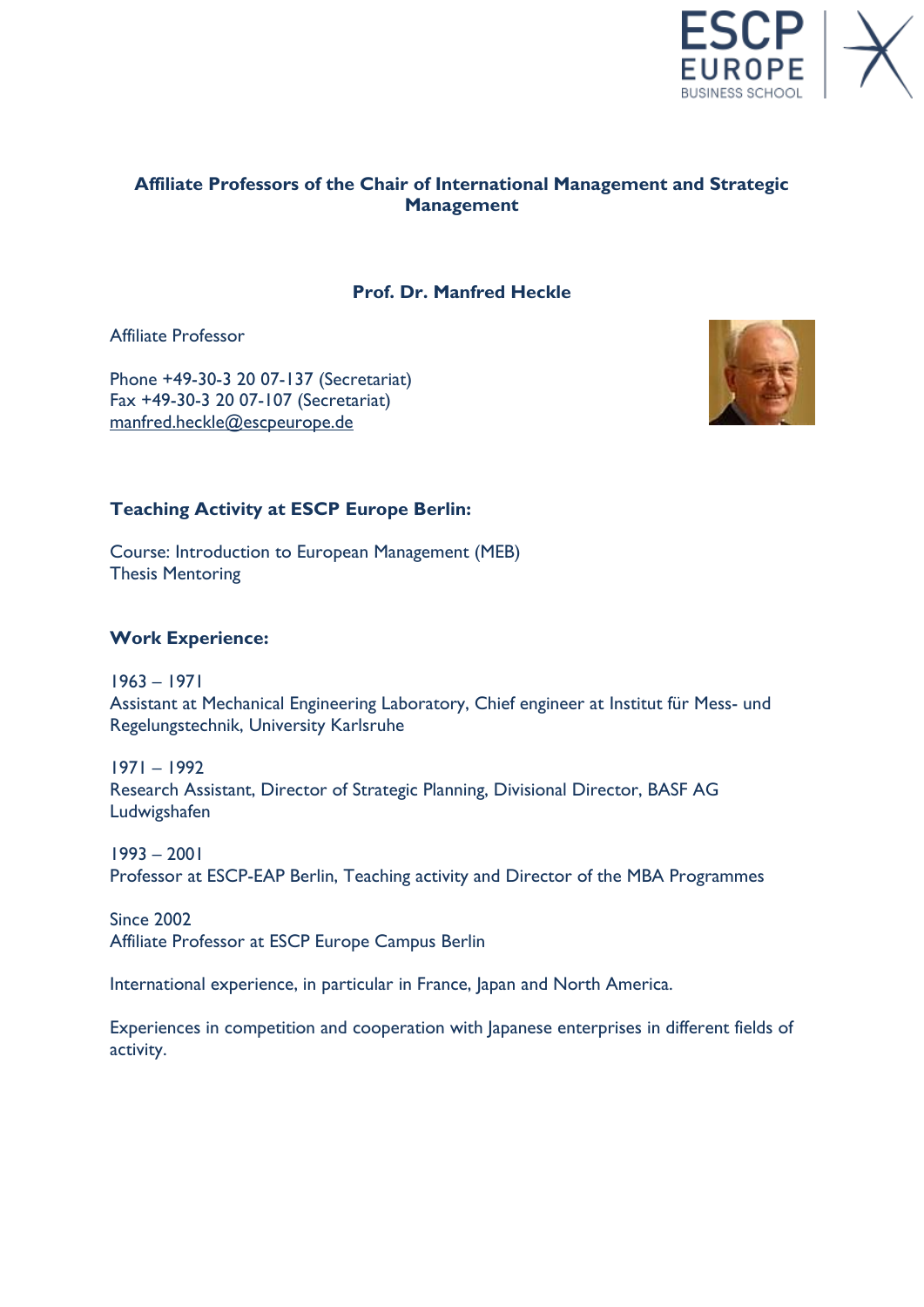

# **Education:**

1957 – 1971

Diploma, Graduation and "Habilitation" (Degree for the qualification of a full professor in Germany) at University of Karlsruhe

1961 – 1962 Studies at Institut National des Sciences Appliquées, Villeurbanne, France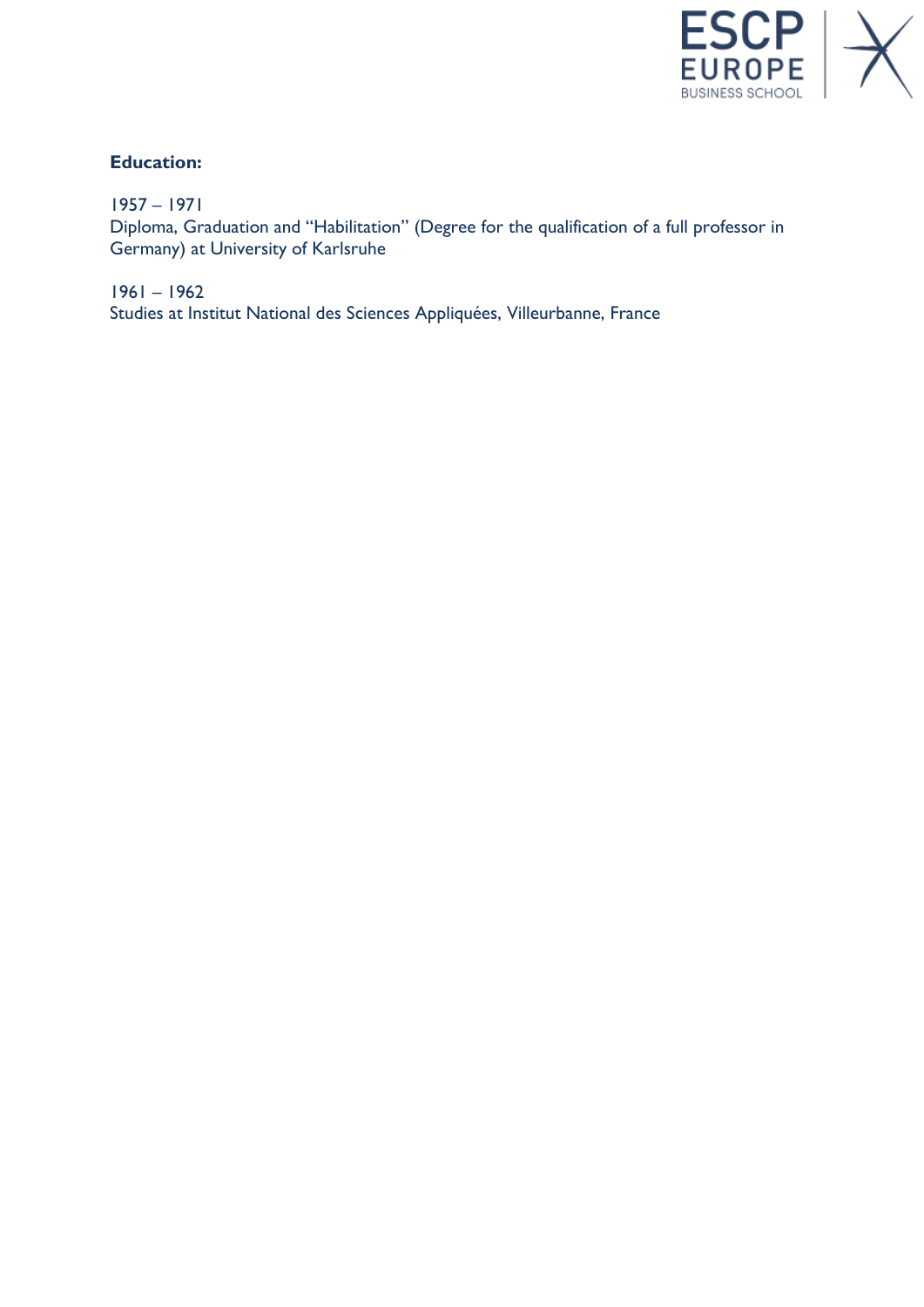

## **Prof. Dr. Thomas Kotulla**

Affiliate Professor

Phone +49-30-3 20 07-137 (Secretariat) Fax +49-30-3 20 07-107 (Secretariat) [tkotulla@escpeurope.eu](mailto:tkotulla@escpeurope.eu)



#### **Teaching Acitivity at ESCP Europe:**

International Management

Strategic Management

#### **Work Experience:**

Since 2017 Professor of Corporate Management and Finance at University of Applied Sciences Europe, Berlin

2017 Marketing Director at PE Automotive (BPW Group), Wuppertal

2015-2017 Managing Director at Stiftung Bildung.Werte.Leben, Berlin

2014-2015 Assistant to the Board of Directors at Stiftung Bildung.Werte.Leben, Berlin

2014-2015 Strategic Partner at Wertikale, Berlin

Since 2012 Lecturer and Research Fellow at ESCP Europe, Berlin

2012-2013 Strategy Consultant at Wertikale, Berlin

2006-2012 Research Assistant at the Chair of International Management and Strategic Management at ESCP Europe, Berlin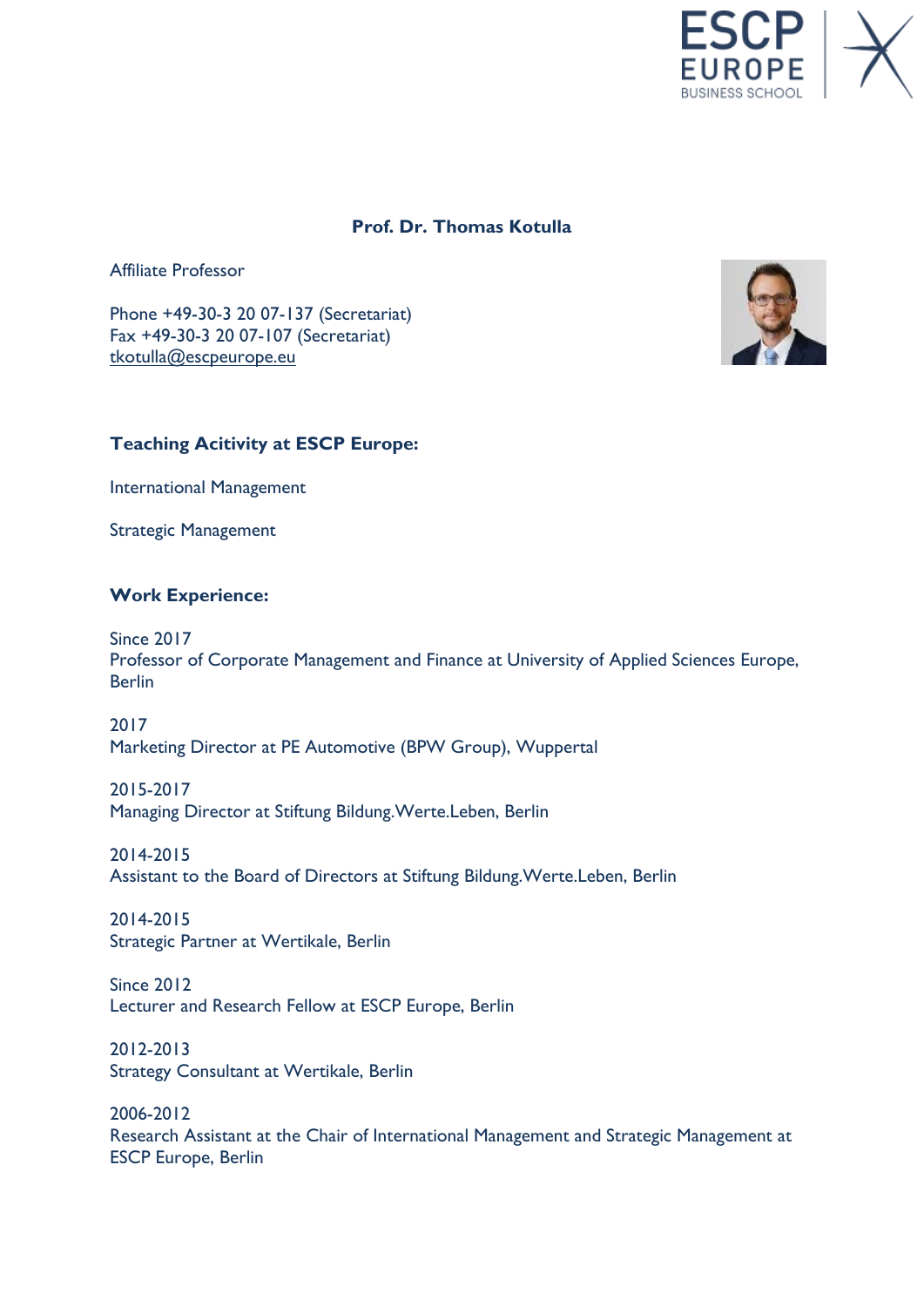

2006-2008 Manager Company Consultancy Projects at ESCP Europe, Berlin

2000-2006 Managing Partner at far-out.communication, Breckerfeld

2000-2006 Internships at Porsche, Bosch Automotive (South Africa), Kraft Foods/Milka, Batten & Company (BBDO Consulting), TBWA

## **Education:**

2012 Ph.D. in International Management at ESCP Europe, Berlin

2007-2010 Ph.D. Studies in International Management at ESCP Europe, Berlin

2003-2004 Studies in Economics at Harvard University, Cambridge, USA

2002-2006 Studies in Business Administration at BiTS Entrepreneurial University, Iserlohn

# **Teaching and Research Focus:**

Strategic Management

International Management

International Marketing

Corporate Finance

## **Awards:**

Best International Marketing Paper Award at the 38th Conference of the European International Business Academy (EIBA) for the paper "To What Degree Should Firms Standardize or Adapt Their Product Strategies Across Countries? New Empirical Results Based on the Strategic-Fit Approach" (with Stefan Schmid), 2012

Best International Marketing Paper Award at the 61st Conference of the Academy of International Business (AIB) for the paper "To What Degree Should Firms Standardize or Adapt Their Product Mix Across Countries? New Empirical Results Based on the Strategic-Fit Approach" (with Stefan Schmid), 2012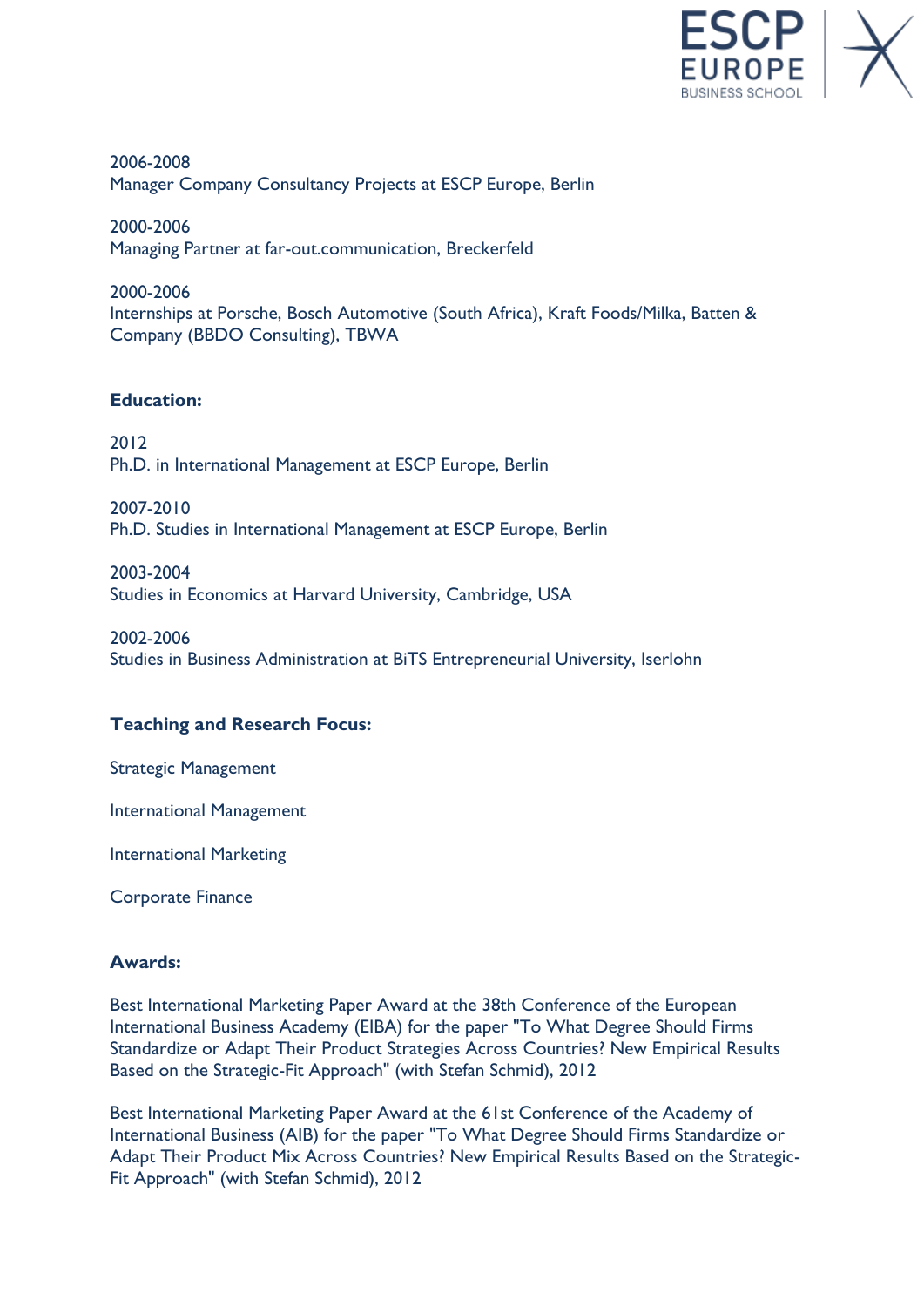

Temple/AIB Best Paper Award Finalist at the 61st Conference of the Academy of International Business (AIB) for the paper "To What Degree Should Firms Standardize or Adapt Their Product Mix Across Countries? New Empirical Results Based on the Strategic-Fit Approach" (with Stefan Schmid), 2012

Best Paper Award at the 18th Conference of the Consortium for International Marketing Research (CIMaR) for the paper "International Standardization and Adaptation of Product Strategies - A New Approach to a 50-Year-Old Debate in International Marketing and Management" (with Stefan Schmid), 2010

Best Paper Award at the International Doctoral Tutorial of the 10th Vaasa Conference on International Business for the paper "International Standardization and Adaptation of Product Strategies - Towards a Profit-Theoretical Contingency Framework", 2009

## **Conference Presentations:**

38th EIBA Conference, Brighton, UK, 2012

61st AIB Conference, Washington D.C., USA, 2012

35th Conference of the IM Division within the VHB, Saarbrücken, 2011

36th EIBA Conference, Porto, Portugal, 2010

30th SMS Conference, Rome, Italy, 2010

18th CIMaR Conference, Oslo, Norway, 2010

35th EIBA Conference, Valencia, Spain, 2009

10th Vaasa Conference on International Business, Vaasa, Finland, 2009

## **Publications:**

#### *Books:*

Kotulla, Thomas (2012): *Strategien der internationalen Produktstandardisierung und -differenzierung*. MIR-Edition, Springer Gabler, Wiesbaden, also Dissertation ESCP Europe, Berlin, 2012.

#### *Journal Articles:*

Kotulla, Thomas/Schmid, Stefan (2016): International Standardization and Adaptation of Products – Combining the Fit Approach and the Profit Logic. In: *Marketing ZfP – Journal of Research and Management*, Vol. 38, Issue 4, 2016, pp. 180-199.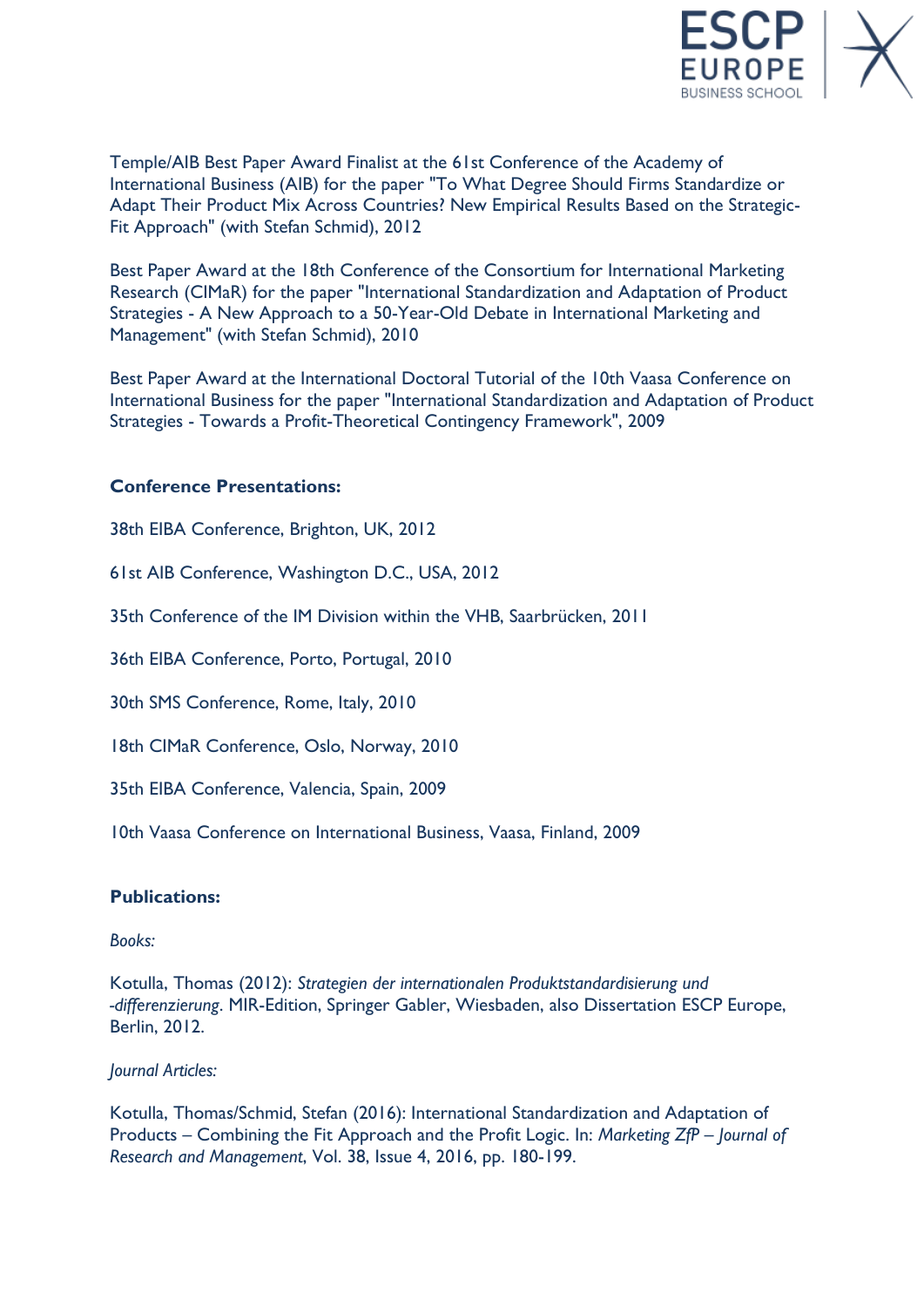

Schmid, Stefan/Kotulla, Thomas (2011): 50 Years of Research on International Standardization and Adaptation - From a Systematic Literature Analysis to a Theoretical Framework. In: *International Business Review,* Vol. 20, Issue 5, 2011, pp. 491-507. Download publication [here.](http://linkinghub.elsevier.com/retrieve/pii/S0969593110001125)

Schmid, Stefan/Kotulla, Thomas (2010): Die GLOBE-Studie: Kultur und erfolgreiches Leadership in Zeiten der Globalisierung. In: *WiSt - Wirtschaftswissenschaftliches Studium,* Vol. 39, Issue 2, 2010, pp. 61-67.

Schmid, Stefan/Kotulla, Thomas (2009): WISU-Lexikon Internationales Management. In: *WISU - Das Wirtschaftsstudium,* Vol. 38, Issue 6, 2009, pp. I-XIV.

*Book Chapters:*

Schmid, Stefan/Wurster, Dennis J./Kotulla, Thomas (2015): UniCredit Group. A Bank Goes East. In: Buckley, Peter/Ghauri, Pervez (eds.): *International Business Strategy. Theory and Practice*, Routlege/Taylor & Francis, London, New York, 2015, pp. 562-566.

Schmid, Stefan/Dauth, Tobias/Kotulla, Thomas (2013): Aldi und Lidl. Zwei deutsche Discounter auf Expansionskurs. In: Schmid, Stefan (ed.): *Strategien der Internationalisierung. Fallstudien und Fallbeispiele*. 3rd Edition, Oldenbourg, München, 2013, pp. 533-579.

Schmid, Stefan/Dauth, Tobias/Kotulla, Thomas/Schulze, Stephan (2013): Porsche Holding: Automobile für Europa aus dem Salzburger Land. In: Schmid, Stefan (ed.): *Strategien der Internationalisierung. Fallstudien und Fallbeispiele*. 3rd Edition, Oldenbourg, München, 2013, pp. 161-173.

Schmid, Stefan/Dauth, Tobias/Kotulla, Thomas/Schulze, Stephan (2013): Ruhrgas und Gazprom. Keine Sonderrechte - trotz langjähriger Importbeziehungen und existierender Minderheitsbeteiligung. In: Schmid, Stefan (ed.): *Strategien der Internationalisierung. Fallstudien und Fallbeispiele*. 3rd Edition, Oldenbourg, München, 2013, pp. 175-191.

Schmid, Stefan/Kotulla, Thomas/Wurster, Dennis J. (2012): UniCredit dans les PECO – Une Question de Timing? In: Prime, Nathalie/Usunier, Jean-Claude (eds.): *Marketing International. Marchés, Cultures, Organisations.* Pearson (Collection ECO GESTION), Paris, 2012, pp. 289- 292.

Schmid, Stefan/Kotulla, Thomas (2012): To Standardize or to Adapt? A Comprehensive Review and Assessment of the Literature. In: Zentes, Joachim (ed.): *Markteintrittsstrategien. Dynamik und Komplexität.* MIR-Edition, Springer Gabler, Wiesbaden, 2012, pp. 51-93.

Schmid, Stefan/Dauth, Tobias/Kotulla, Thomas (2011): The Acquisition of Reebok by Adidas. In: Zentes, Joachim/Swoboda, Bernhard/Morschett, Dirk (eds.): *Fallstudien zum Internationalen Management. Grundlagen – Praxiserfahrungen – Perspektiven*. 4th Edition, Gabler, Wiesbaden, 2011, pp. 713-731.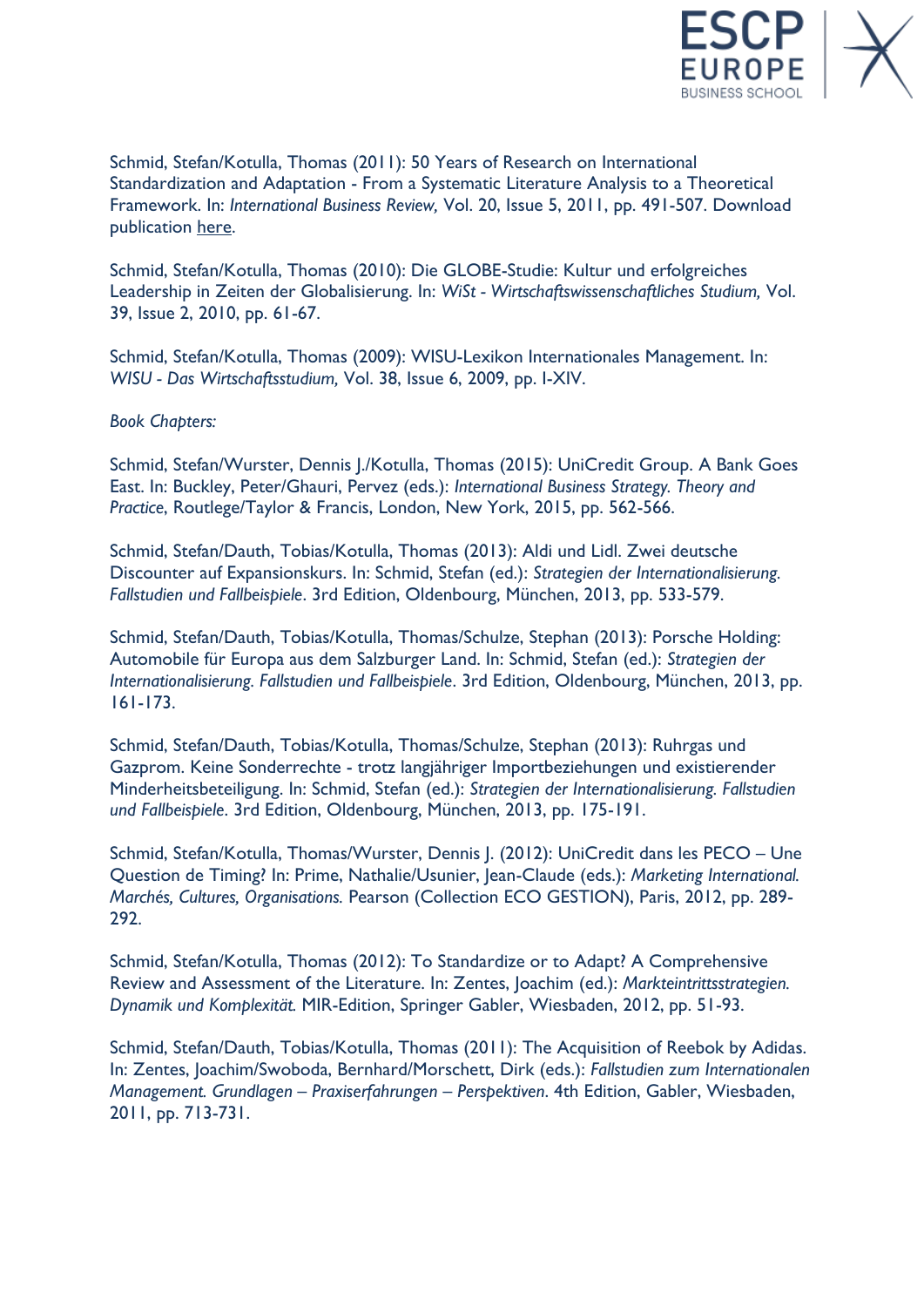

Schmid, Stefan/Dauth, Tobias/Kotulla, Thomas (2011): Suggestions for Completing the Assignments of the Case Study: The Acquisition of Reebok by Adidas. In: Zentes, Joachim/Swoboda, Bernhard/Morschett, Dirk (eds.): *Fallstudien zum Internationalen Management. Lösungen*. Websites of Gabler, Wiesbaden, 2011, 14 pages. Download publication [here.](http://www.gabler.de/Dozenten/Zusatzmaterial/978-3-8349-2967-9/Fallstudien-zum-Internationalen-Management.html)

Schmid, Stefan/Kotulla, Thomas (2011): Internationale Standardisierung und Differenzierung des Marketing - Ergebnisse einer metaanalytischen Untersuchung. In: Mann, Andreas (ed.): *Herausforderungen der internationalen marktorientierten Unternehmensführung*. Festschrift zum 65. Geburtstag von Reinhard Hünerberg, Gabler, Wiesbaden, 2011, pp. 151-176.

Schmid, Stefan/Dauth, Tobias/Kotulla, Thomas (2010): Aldi and Lidl: International Expansion of Two German Grocery Discounters. In: Ghauri, Pervez/Cateora, Philip: *International Marketing*, 3rd European Edition, McGraw-Hill, Maidenhead, 2010, pp. 566-571.

Schmid, Stefan/Dauth, Tobias/Kotulla, Thomas (2010): Teaching Notes for the Case "Aldi and Lidl: International Expansion of Two German Grocery Discounters". In: Ghauri, Pervez/Cateora, Philip: *International Marketing*, 3rd European Edition, McGraw-Hill, Maidenhead, 2010, 9 pages. Download publication [here.](https://paris.mcgraw-hill.com/paris/loginview.do?productid=0077122852)

Schmid, Stefan/Kotulla, Thomas (2009): Standardization and Adaptation in International Marketing and Management - From a Critical Literature Analysis to a Theoretical Framework. In: Larimo, Jorma (ed.): *Strategies and Management of Internationalization and Foreign Operations*, Vaasan Yliopiston Julkaisuja, Vaasa, 2009, pp. 311-350.

Schmid, Stefan/Kotulla, Thomas (2008): Die Akquisition von Reebok durch Adidas. In: Zentes, Joachim/Swoboda, Bernhard/Morschett, Dirk (eds.): *Fallstudien zum Internationalen Management. Grundlagen – Praxiserfahrungen – Perspektiven*. 3rd Edition, Gabler, Wiesbaden, 2008, pp. 703-721.

Schmid, Stefan/Kotulla, Thomas (2008): Fallstudienlösung: Die Akquisition von Reebok durch Adidas. In: Zentes, Joachim/Swoboda, Bernhard/Morschett, Dirk (eds.): *Fallstudien zum Internationalen Management. Lösungen*. Websites of Gabler, Wiesbaden, 2008, 14 pages. Download publication [here.](http://www.gabler.de/index.php;do=dodinf/site=g/sid=59919184548a95238583a3990818425/isbn=978-3-8349-0707-3/tvam=1/dozentenplusplus=1)

Schmid, Stefan/Kotulla, Thomas/Machulik, Mario/Schulze, Stephan (2007): Airbus. Dezentrale Wertschöpfung als Erfolgsgeheimnis oder Achillesferse? In: Schmid, Stefan (ed.): *Strategien der Internationalisierung. Fallstudien und Fallbeispiele*. 2nd Edition, Oldenbourg, München, Wien, 2007, pp. 69-86 (3rd Edition from 2013: pp. 75-95).

Schmid, Stefan/Kotulla, Thomas/Schulze, Stephan (2007): SkyTeam. Eine Strategische Allianz auf dem Weg zur Nummer eins am Himmel? In: Schmid, Stefan (ed.): *Strategien der Internationalisierung. Fallstudien und Fallbeispiele*. 2nd Edition, Oldenbourg, München, Wien, 2007, pp. 395-415 (3rd Edition from 2013: pp. 445-466).

Schmid, Stefan/Kotulla, Thomas (2007): UniCredit Group. Vom Local Player aus Norditalien zum Marktführer in Osteuropa. In: Schmid, Stefan (ed.): *Strategien der Internationalisierung. Fallstudien und Fallbeispiele*. 2nd Edition, Oldenbourg, München, Wien, 2007, pp. 441-472 (3rd Edition from 2013: pp. 495-529).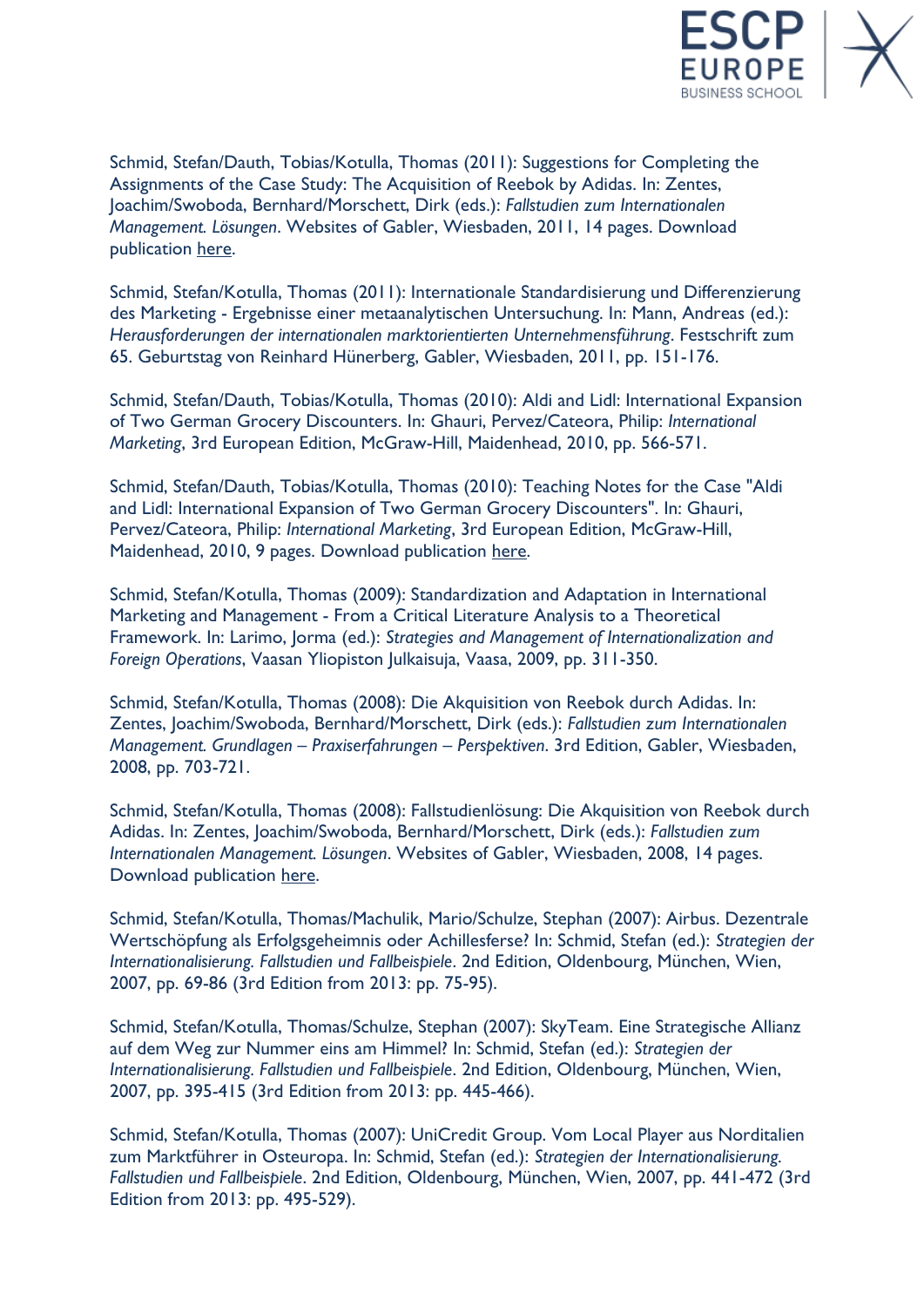

### *Discussion Papers:*

Schmid, Stefan/Kotulla, Thomas (2009): The Debate on Standardization and Adaptation in International Marketing and Management Research - What Do We Know, What Should We Know? *Working Paper No. 50, ESCP Europe Wirtschaftshochschule Berlin*, 2009, 67 pages.

Schmid, Stefan/Dauth, Tobias/Kotulla, Thomas (2009): Die Internationalisierung von Aldi und Lidl – Möglichkeiten und Grenzen bei der Übertragung von im Inland erfolgreichen Geschäftsmodellen auf das Ausland, *Working Paper No. 46, ESCP-EAP Europäische Wirtschaftshochschule Berlin*, 2009, 35 pages.

Schmid, Stefan/Kotulla, Thomas (2007): Grenzüberschreitende Akquisitionen und zentrale Konsequenzen für die internationale Marktbearbeitung – Der Fall Adidas/Reebok, *Working Paper No. 32, ESCP-EAP Europäische Wirtschaftshochschule Berlin*, 2007, 38 pages. Download publication [here.](http://www.escp-eap.eu/uploads/media/SS_WP_09.pdf)

#### *Book Reviews:*

Schmid, Stefan/Kotulla, Thomas (2010): Review of "The Management of Strategy" by Ireland, R. Duane/Hoskisson, Robert E./Hitt, Michael A., 9th International Edition, South-Western/Cengage Learning, Florence, 2010. In: *Management International Review*, Vol. 50, Issue 5, 2010, pp. 655-658.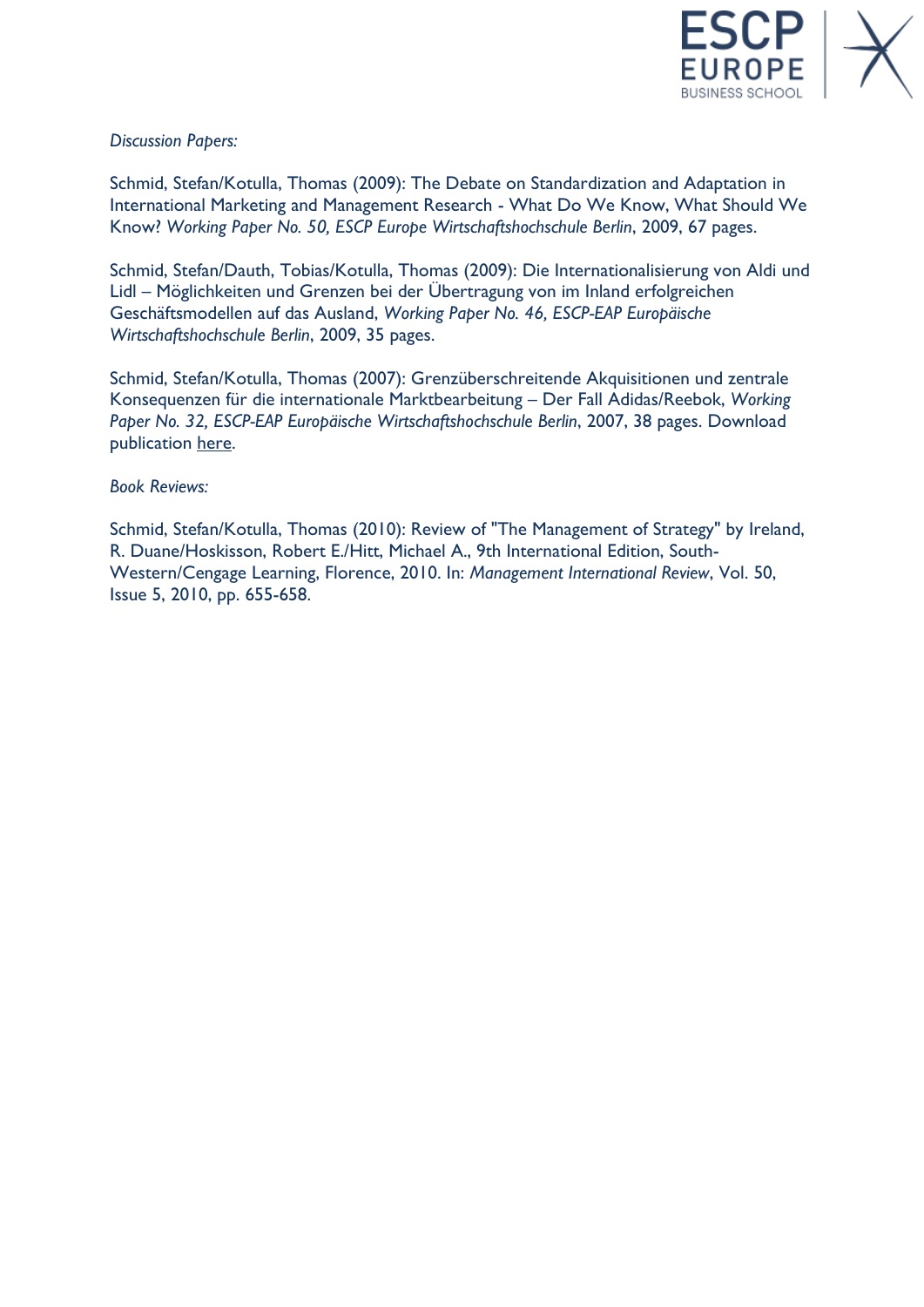**JSINESS SCHOOL** 

### **Prof. Dr. Bruno Leblanc**

Affiliate Professor

Phone +49-30-3 20 07-137 (Secretariat) Fax +49-30-3 20 07-107 (Secretariat) [bruno.leblanc@escpeurope.de](mailto:bruno.leblanc@escpeurope.de)

## **Teaching Activity at ESCP Europe Berlin:**

Course: European Strategy (MIM) Executive Education Thesis and seminar paper mentoring

### **Work Experience:**

1969 – 1980 Group HEC, France

1969 – 1972 Professor for Business Studies, in particular Controlling, HEC

1972 – 1976 Dean of the school, HEC

1978 – 1980 Professor for Business Studies, in particular Controlling, HEC

1976 – 1977 Research Scholar at Stanford University, USA

1980 – 1991 Director for Europe at EAP

1991 – 1993 Professor for International Strategy at EAP Paris

Since 1993 Affiliate Professor at ESCP Europe Campus Berlin